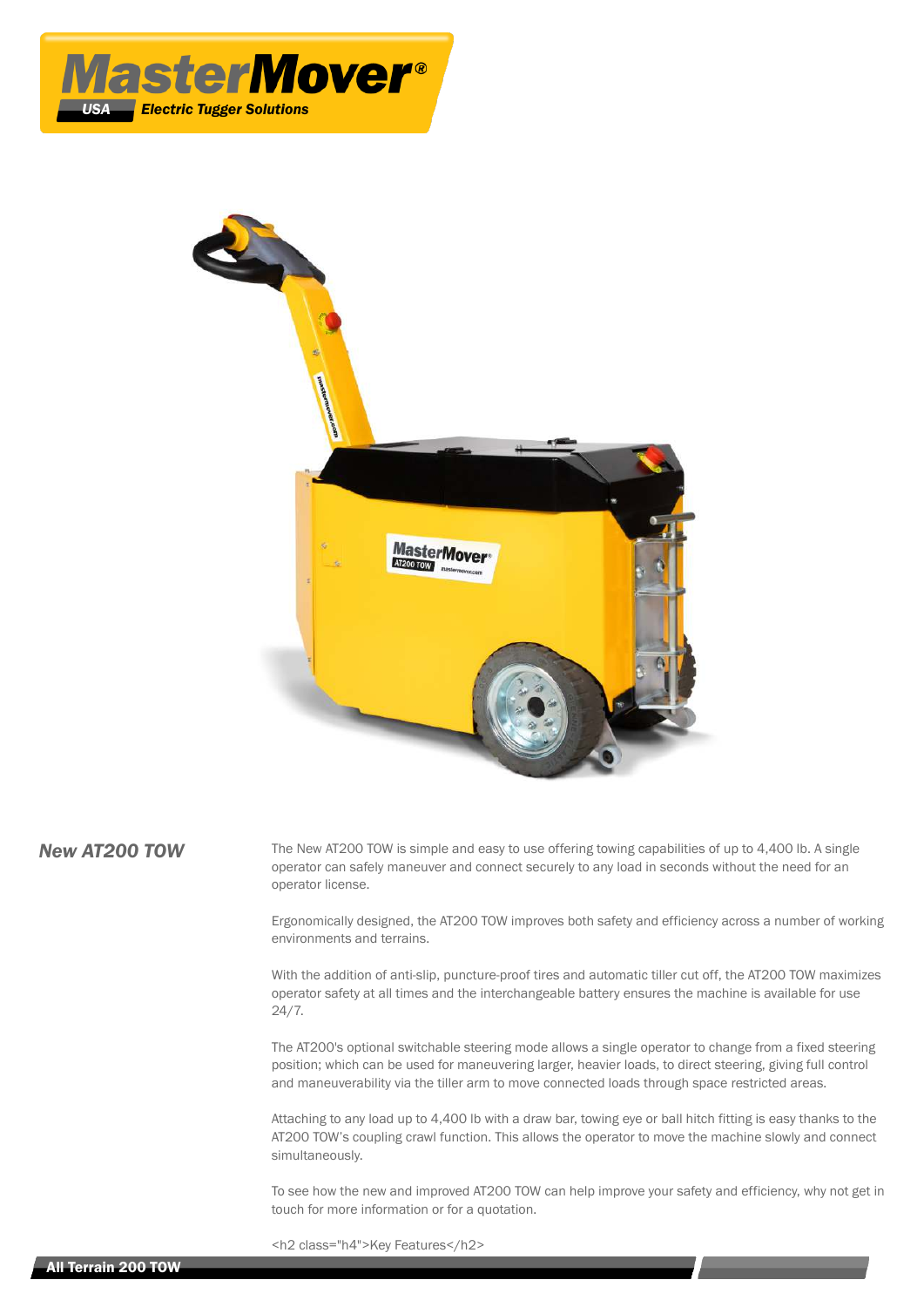**Industries** Suitable for use in a wide range of applications and sectors





Healthcare **Aerospace** Aerospace **Manufacturing and Assembly** 

• Switchable steering mode • Variable speed controls

• Fully customisable and bespoke couplings

**KeyBenefits** 1 year full guarantee

- Pull any load safely up to 4,400 lbs
- Interchangeable battery for 24/7 operation
- Tiller arm release automatic braking system
- Anti-crush button for operator safety

# *ProductDimensions*







**SafetyFeatures** See our website for full technical details



Automatic cut off as tiller arm returns to vertical



Anti-crush button



Emergency stop button Warning horn



# **MaxLoadWeight** See our website for full technical details





\*"Maximum load weight" is only a recommendation that we arrive at by estimating rolling resistance. Your environment and wheel type may affect this figure which is why we carry out a detailed technical evaluation on every project. All of our calculations include a "safe work load" factor to ensure safe operation in all circumstances.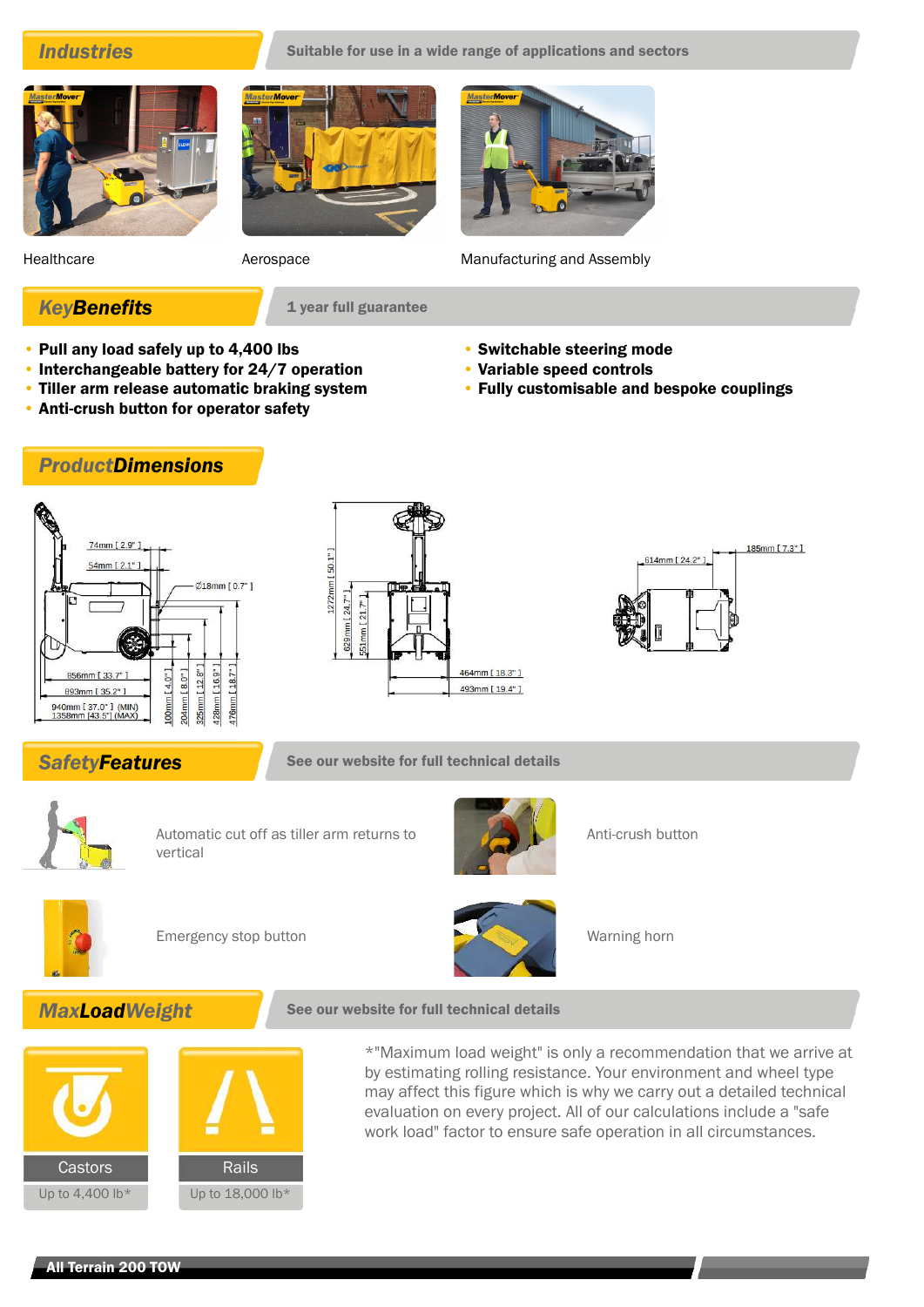#### Identification

| Product code                      | AT200 TOW                   |
|-----------------------------------|-----------------------------|
| Recommended load weight - Castors | 4400 lbs                    |
| Recommended load weight - Rails   | 17600 lbs                   |
| Machine weight including battery  | 600 lbs                     |
| Drive type                        | Electric                    |
| Parking brake                     | Electromagnetic             |
| Drive wheel type                  | Non Marking Rubber          |
| Drive motor power                 | 0.8 kW                      |
| Controller type                   | DC                          |
| Variable machine speed            | $0.1 \text{ km/h}$ - 5 km/h |
| Ingress Protection                | IP44                        |
| Maximum Push Force (N)            | 882                         |
| Maximum Pull Force (N)            | 1,470                       |
|                                   |                             |

### Battery options

| Battery pack - sealed - interchangeable | 73Ah 24V           |
|-----------------------------------------|--------------------|
| Charger - lithium - external            | 40A 24V - 85V-265V |

## Charging options

| Charger - external           | 15A 24V - 85V-265V |
|------------------------------|--------------------|
| Charger - lithium - external | 40A 24V - 85V-265V |
| Charger - Internal           | 15A 24V - 85V-265V |

#### Additional equipment

| Flashing safety light and motion bleeper |
|------------------------------------------|
| Fifth wheel                              |
| Machine crawl coupling assist            |
| Lithium battery                          |
| Battery protection system                |
| Variable speed selector                  |
| Wireless control handset                 |
| Steering mode switch                     |
| Malo coupling options                    |

#### Male coupling options

| Coupling - male - pin                                        |  |
|--------------------------------------------------------------|--|
| Coupling - male - height adjustable tow ball - 50mm          |  |
| Coupling - male - adjustable towing arm                      |  |
| Coupling - male - height adjustable box - small - horizontal |  |

### Female coupling options

Coupling - female - box